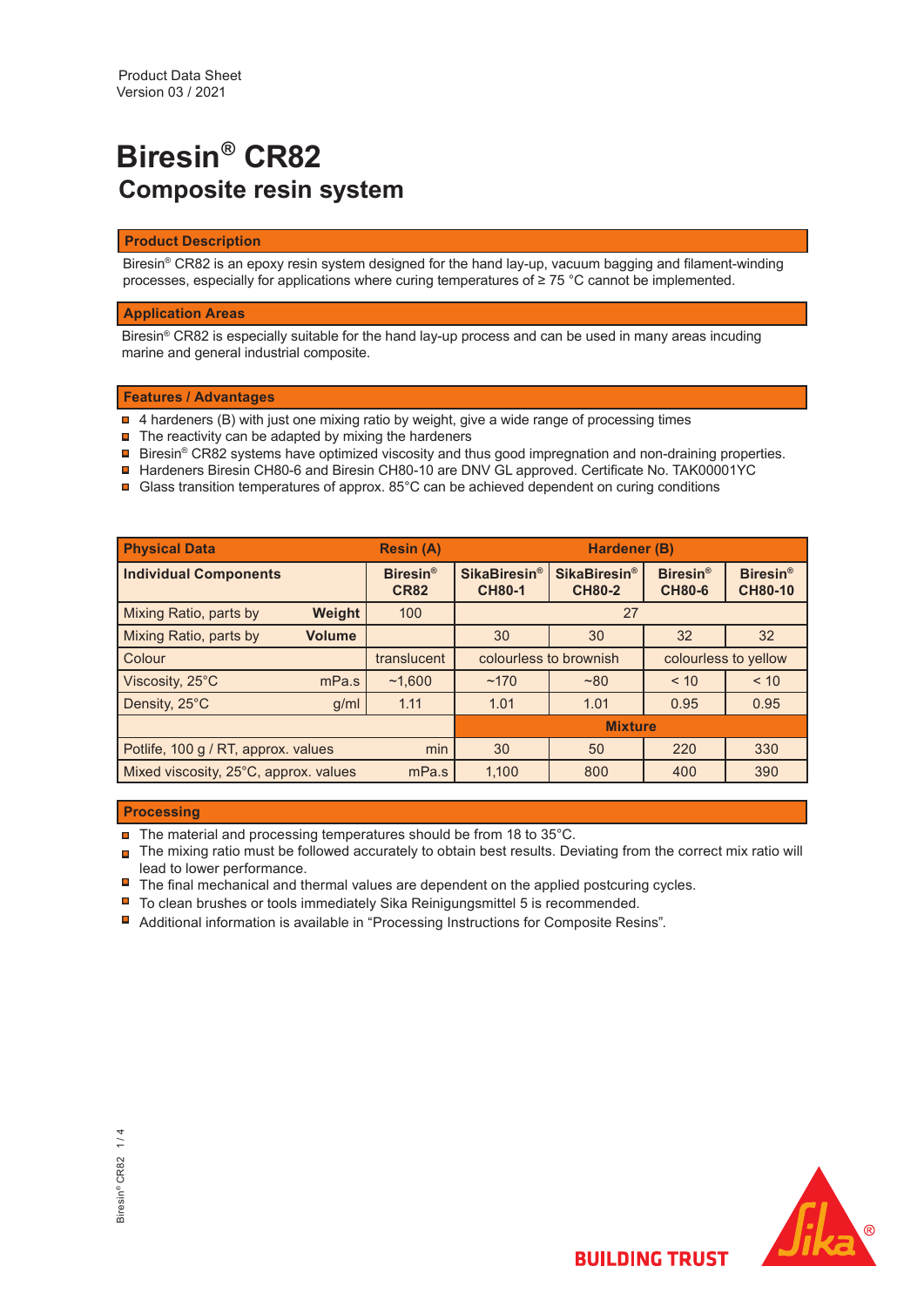





**BUILDING TRUST**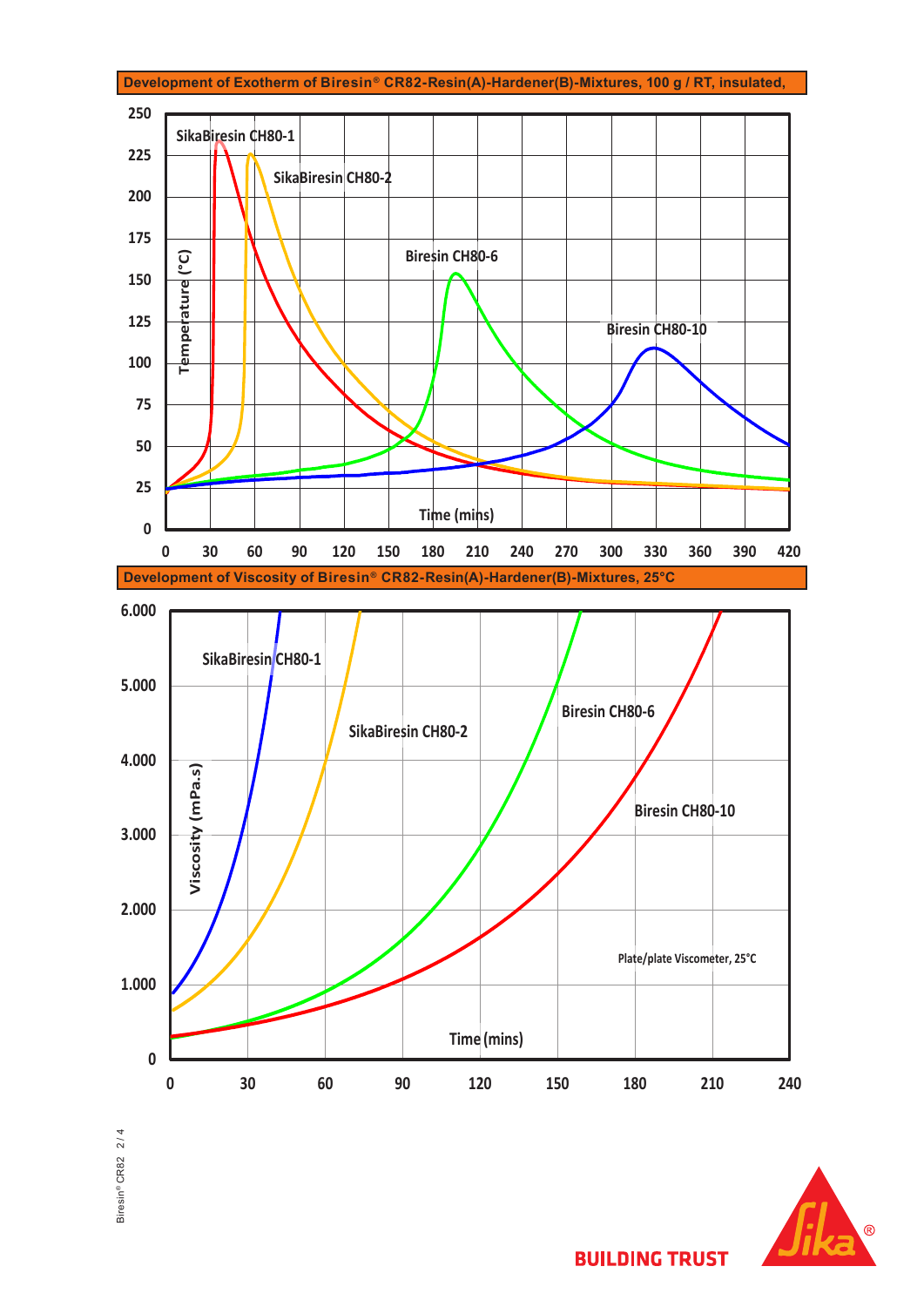| Typical Mechanical Properties of Fully Cured Neat Resin (source: Sika internal) |                   |                   |                                                 |                                                 |                                  |                                   |  |
|---------------------------------------------------------------------------------|-------------------|-------------------|-------------------------------------------------|-------------------------------------------------|----------------------------------|-----------------------------------|--|
| Biresin <sup>®</sup> CR82 resin (A)                                             | with hardener (B) |                   | <b>SikaBiresin<sup>®</sup></b><br><b>CH80-1</b> | <b>SikaBiresin<sup>®</sup></b><br><b>CH80-2</b> | <b>Biresin®</b><br><b>CH80-6</b> | <b>Biresin®</b><br><b>CH80-10</b> |  |
| Tensile strength                                                                | <b>ISO 527</b>    | <b>MPa</b>        | 87                                              | 85                                              | 84                               | 82                                |  |
| <b>Tensile E-Modulus</b>                                                        | <b>ISO 527</b>    | <b>MPa</b>        | 3.300                                           | 3.250                                           | 2.900                            | 2,900                             |  |
| <b>Elongation at break</b>                                                      | <b>ISO 527</b>    | $\%$              | 4.3                                             | 5.0                                             | 6.4                              | 6.2                               |  |
| <b>Flexural strength</b>                                                        | <b>ISO 178</b>    | <b>MPa</b>        | 130                                             | 125                                             | 127                              | 118                               |  |
| <b>Flexural E-Modulus</b>                                                       | <b>ISO 178</b>    | <b>MPa</b>        | 3,250                                           | 3,200                                           | 2,900                            | 2,800                             |  |
| Compressive strength                                                            | <b>ISO 604</b>    | <b>MPa</b>        | 112                                             | 107                                             | 110                              | 110                               |  |
| Density                                                                         | <b>ISO 1183</b>   | q/cm <sup>3</sup> | 1.15                                            | 1.16                                            | 1.14                             | 1.14                              |  |
| <b>Shore hardness</b>                                                           | <b>ISO 868</b>    | $\overline{a}$    | D 84                                            | D 84                                            | D 85                             | D 85                              |  |
| Impact resistance                                                               | <b>ISO 179</b>    | kJ/m <sup>2</sup> | 17                                              | 21                                              | 55                               | 56                                |  |

| <b>Typical Thermal Properties of Fully Cured Neat Resin</b> |                                  |                                                 |                                                 |                                       |                                   |  |  |
|-------------------------------------------------------------|----------------------------------|-------------------------------------------------|-------------------------------------------------|---------------------------------------|-----------------------------------|--|--|
| <b>Biresin<sup>®</sup> CR82</b> resin $(A)$                 | with hardener (B)                | <b>SikaBiresin<sup>®</sup></b><br><b>CH80-1</b> | <b>SikaBiresin<sup>®</sup></b><br><b>CH80-2</b> | Biresin <sup>®</sup><br><b>CH80-6</b> | <b>Biresin®</b><br><b>CH80-10</b> |  |  |
| <b>Heat distortion temperature</b>                          | $^{\circ}$ C<br><b>ISO 75A</b>   | 79                                              | 77                                              | 71                                    |                                   |  |  |
| <b>Glass transition temperature</b>                         | $^{\circ}$ C<br><b>ISO 11357</b> | 88                                              | 89                                              | 83                                    | 85                                |  |  |

#### **Postcuring**

The suitable cure cycle and the attainable mechanical and thermal values depend on various factors, such as laminate thickness, fibre volume, reactivity of the resin system etc.

An appropriate cure cycle could look as follows:

- Heat-up rate of ca. 0.2°C/Minute until approx. 10°C below the required glass transition temperature (Tg)
- Followed by a dwell at that temperature of between 2 and 12 hours.
- **Part(s)** should then be cooled at  $\sim 0.5^{\circ}$ C per minute

The specific postcure should be adapted to the required technical and economic requirements.

- With hardeners (B) SikaBiresin<sup>®</sup> CH80-1 and CH80-2 demoulding after room temperature cure is possible.
- With hardeners (B) Biresin<sup>®</sup> CH80-6 and CH80-10 curing at 45<sup>°</sup>C before demoulding is required dependent on components.

To measure the mechanical performance of the resin system a Sika Advanced Resins standard cycle is used to ensure that the full Tg potential of the system in question is reached.

| Packaging (net weight, kg)                   |       |     |    |      |
|----------------------------------------------|-------|-----|----|------|
| Biresin <sup>®</sup> CR82 resin (A)          | 1.000 | 200 | 30 | 11.1 |
| SikaBiresin <sup>®</sup> CH80-1 hardener (B) |       |     | 25 |      |
| SikaBiresin <sup>®</sup> CH80-2 hardener (B) |       |     | 25 |      |
| Biresin <sup>®</sup> CH80-6 hardener (B)     |       | 180 | 20 |      |
| Biresin <sup>®</sup> CH80-10 hardener (B)    |       | 180 | 25 |      |

#### **Storage**

■ Minimum shelf life of Biresin® CR82 resin (A) is 24 month and of SikaBiresin® CH80-1, CH80-2 and Biresin® CH80-6, CH80-10 hardener (B) is 12 months under room conditions (18 - 25°C), when stored in original unopened containers.

■ After prolonged storage at low temperature, crystallisation of resin (A) may occur. This is easily removed by warming up for a sufficient time to at least 60°C.

 Containers must be closed tightly immediately after use. The residual material needs to be used up as soon as possible.



**BUILDING TRUST**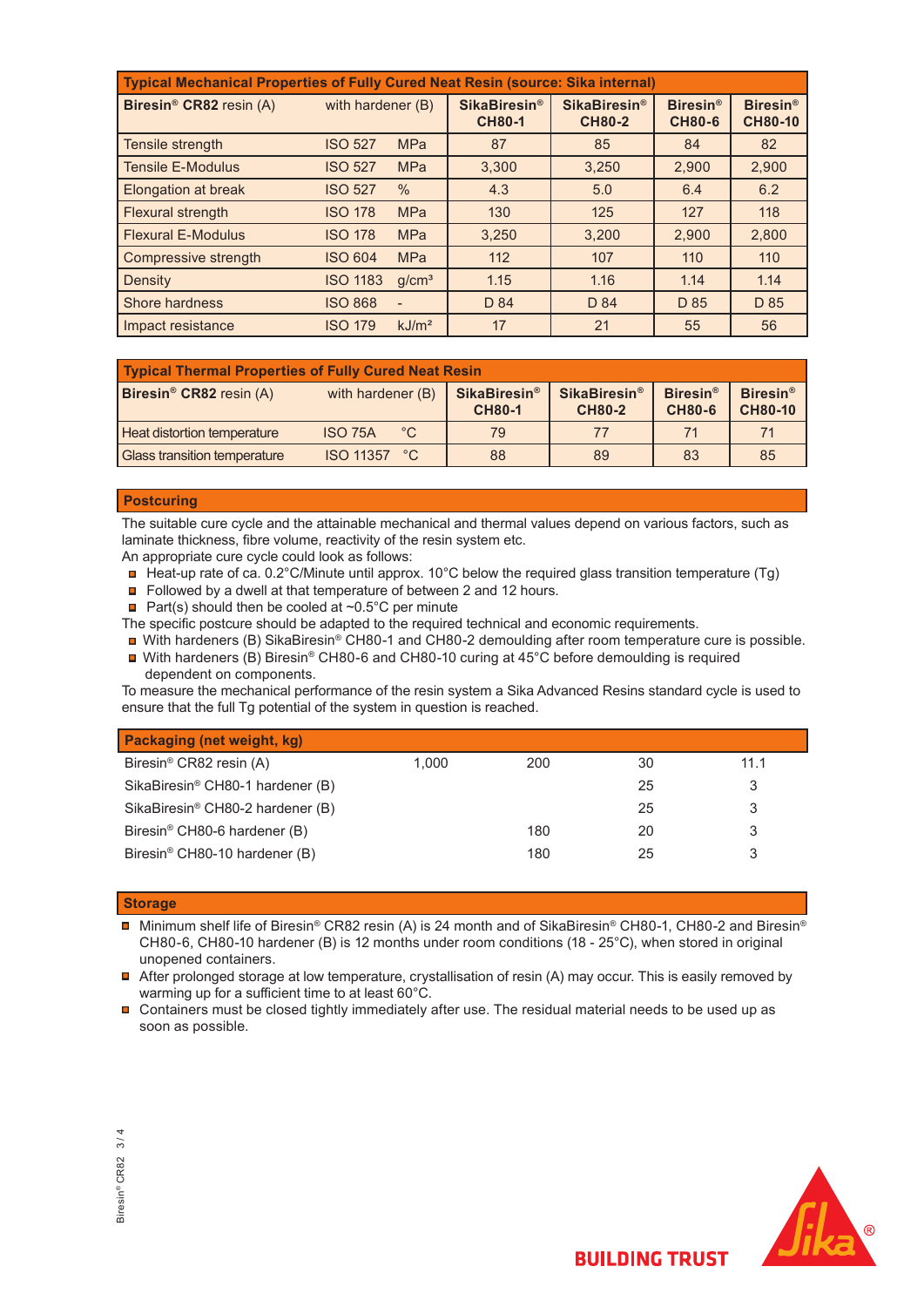#### **Health and Safety Information**

For information and advice on the safe handling, storage and disposal of chemical products, users shall refer to the most recent Safety Data Sheet (SDS) containing physical, ecological, toxicological and other safety related data.

#### **Disposal considerations**

Product Recommendations: Must be disposed of in a special waste disposal unit in accordance with the corresponding regulations.

Packaging Recommendations: Completely emptied packagings can be given for recycling. Packaging that cannot be cleaned should be disposed of as product waste.

#### **Value Bases**

All technical data stated in this Product Data Sheet are based on laboratory tests. Actual measured data may vary due to circumstances beyond our control.

#### **Legal Notice**

The information, and, in particular, the recommendations relating to the application and end-use of Sika products, are given in good faith based on Sika's current knowledge and experience of the products when properly stored, handled and applied under normal conditions in accordance with Sika's re-commendations in accordance to our most recent product data sheet. In practice, the differences in materials, substrates and actual site conditions are such that no warranty in respect of merchantability or of fitness for a particular purpose, nor any liability arising out of any legal relationship whatsoever, can be inferred either from this information, or from any written recommendations, or from any other advice offered. The user of the product must test the product's suitability for the intended application and purpose. Sika reserves the right to change the properties of its products. The proprietary rights of third parties must be observed. All orders are accepted subject to our current General Terms and Conditions of Sales, Delivery and Payment. The most recent product data sheet applies. General Terms and product data sheets can be requested from us or are available to download at www.sika.de. Please check availability of local product data sheet at your local website. In cases of doubt the German text is valid.

Further information available at:

Sika Deutschland GmbH

Subsidiary Bad Urach Tel: +49 (0) 7125 940 492 Stuttgarter Str. 139 Fax: +49 (0) 7125 940 401 D - 72574 Bad Urach Email: tooling@de.sika.com Germany Internet: www.sikaadvancedresins.com



**BUILDING TRUST** 

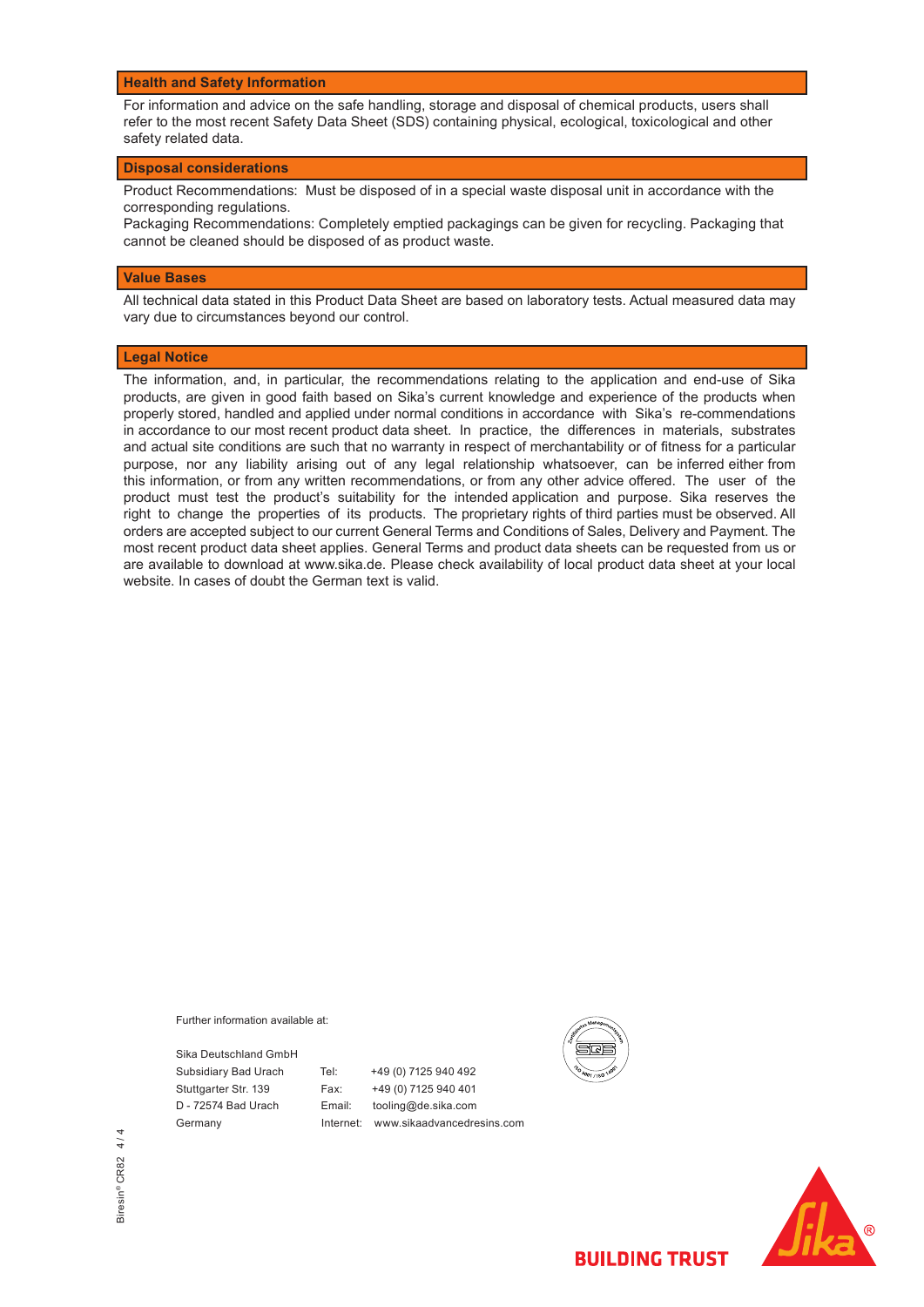DNV·GL

Certificate No: **TAK00001YC**

# TYPE APPROVAL CERTIFICATE

**This is to certify: That the Epoxy Systems**

with type designation(s) **Biresin CR82 - Series**

# Issued to **Sika Deutschland GmbH Bad Urach, Baden-Württemberg**, **Germany**

is found to comply with **DNV GL class programme DNVGL-CP-0089 – Type approval – Epoxy resin systems DNV GL rules for classification – High speed and light craft DNV GL rules for classification – Yachts**

**Application : Laminating resin for construction of laminates made of fibre reinforced plastics**

 Issued at **Hamburg** on **2020-10-01** This Certificate is valid until **2025-09-30**. DNV GL local station: **Augsburg**

for **DNV GL**

Approval Engineer: **Joachim Rehbein**

**Thorsten Lohmann Head of Section**

LEGAL DISCLAIMER: Unless otherwise stated in the applicable contract with the holder of this document, or following from mandatory law, the liability of DNV GL AS, its parent companies and subsidiaries as well as their officers, directors and employees ("DNV GL") arising from or in connection with the services rendered for the purpose of the issuance of this document or reliance thereon, whether in contract or in tort (including negligence), shall be limited to direct losses and under any circumstance be limited to 300,000 USD.



© DNV GL 2014. DNV GL and the Horizon Graphic are trademarks of DNV GL AS.

This Certificate is subject to terms and conditions overleaf. Any significant change in design or construction may render this Certificate invalid. The validity date relates to the Type Approval Certificate and not to the approval of equipment/systems installed.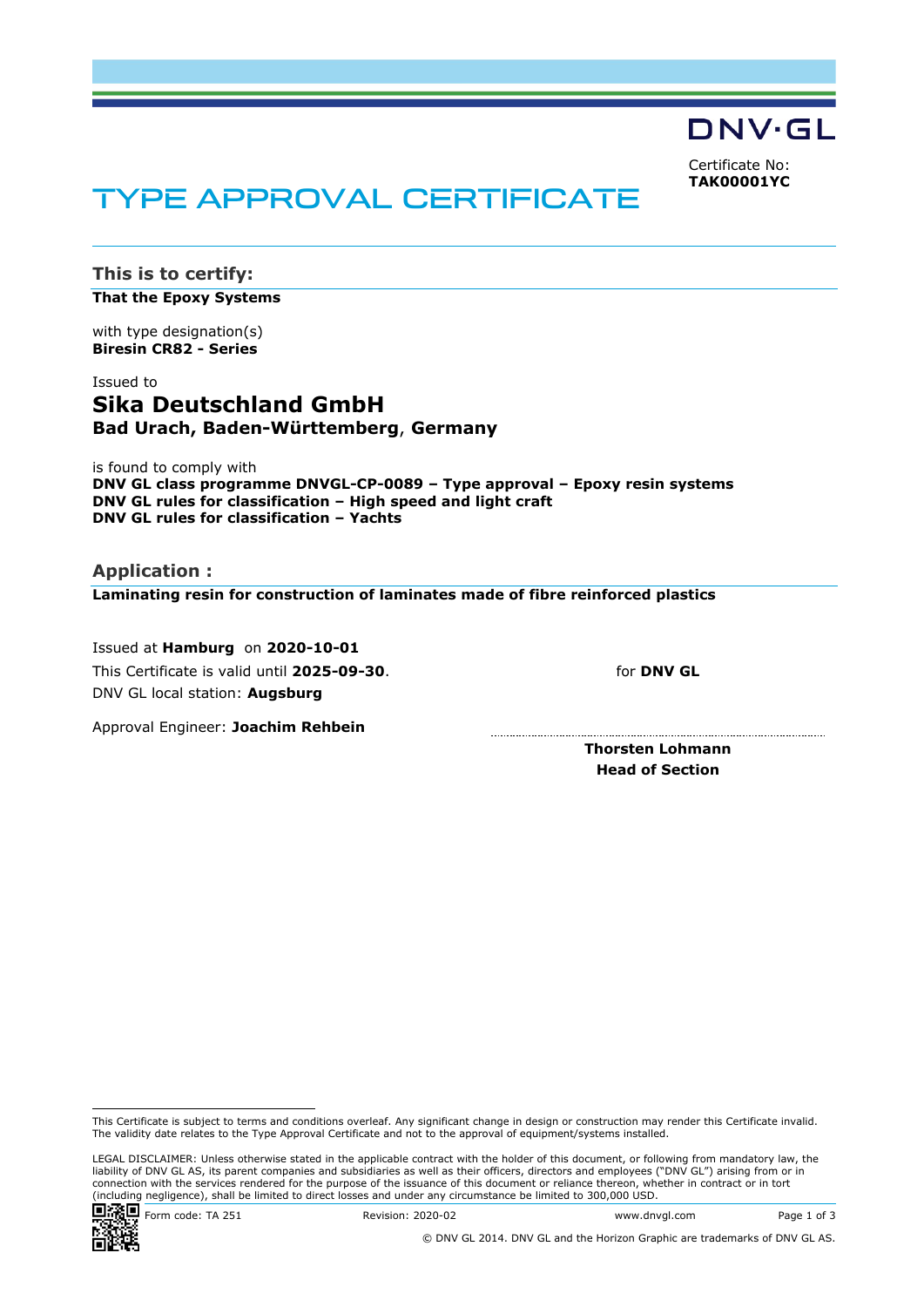Job Id: **262.1-033894-1**  Certificate No: **TAK00001YC**

## **Product description**

Epoxy resin Biresin CR82 with following hardener:

- Biresin CH80-1
- Biresin CH80-2
- Biresin CH80-6
- Biresin CH80-10

# **Material Properties**

The following properties (mean value) have been verified by initial type testing:

| <b>Property</b>                                      | Test<br>Method |               | <b>CR82/</b><br><b>CH80-1</b> | <b>CR82/</b><br><b>CH80-2</b> | <b>CR82/</b><br><b>CH80-6</b> | <b>CR82/</b><br><b>CH80-10</b> |
|------------------------------------------------------|----------------|---------------|-------------------------------|-------------------------------|-------------------------------|--------------------------------|
| Tensile Strength <sup>1</sup>                        | ISO 527-2      | <b>MPa</b>    | 73                            | 82                            | 76                            | 80                             |
| Tensile Modulus <sup>1</sup>                         | ISO 527-2      | MPa           | 3366                          | 3260                          | 3378                          | 3246                           |
| Fracture Elongation <sup>1</sup>                     | ISO 527-2      | $\frac{0}{0}$ | 2.6                           | 5.4                           | 5.2                           | 6.1                            |
| HDT(A)                                               | ISO 75-2       | °C            | 68.9                          | 70.0                          | 66.9                          | 67.7                           |
| DSC <sup>2</sup>                                     | ISO 11357      | °C            | 77.73                         | 69.91                         | 65.77                         | 66.55                          |
| Water Absorption <sup>3</sup>                        | ISO 175        | mg            | 29                            | 24                            | 26                            | 26                             |
| Curing procedure used for type testing: 16h at 55 °C |                |               |                               |                               |                               |                                |

Notes: <sup>1</sup>: Material test by Sika Deutschland GmbH, dated 2020-07-08

<sup>2</sup>: Onset temperature, second run<br><sup>3</sup>: Water absorption after 168h

## **Application/Limitation**

The resin complies with the applicable requirements of DNV GL and is compatible to the fibres, adhesives and core materials. Any significant changes in design and / or quality of the material will render the approval invalid.

# **Type Approval documentation**

## **Marking of product**

Product shall be marked with *manufacturer's name*, *place of production, type designation* and *batch number*.

The marking is to be carried out in such a way that it is visible, legible and indelible. The marking of product is to enable traceability to the DNV GL Type Approval Certificate.

## **Assessed production sites**

SIKA Deutschland GmbH Stuttgarter Str. 117 72574 Bad Urach Germany